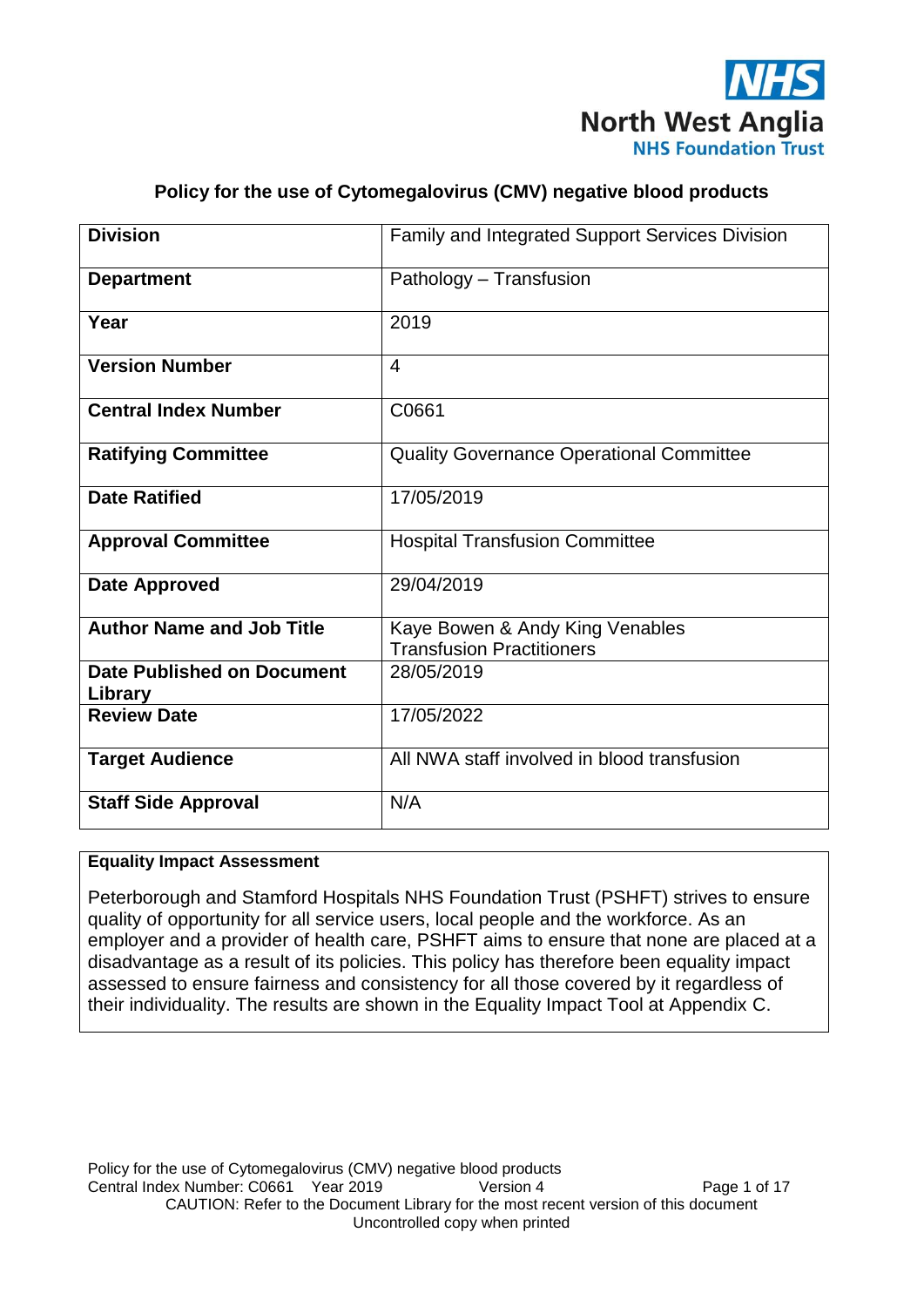

| DOCUMENT VERSION CONTROL SCHEDULE                  |                                          |                                                                     |                                                                                                                                                                                                                                                                                                                                      |                                                   |                                |  |
|----------------------------------------------------|------------------------------------------|---------------------------------------------------------------------|--------------------------------------------------------------------------------------------------------------------------------------------------------------------------------------------------------------------------------------------------------------------------------------------------------------------------------------|---------------------------------------------------|--------------------------------|--|
| <b>Year and</b><br><b>Version</b><br><b>Number</b> | <b>Author</b>                            | <b>Date</b><br><b>Published</b><br>on<br><b>Document</b><br>Library | <b>Revisions from previous</b><br>issue                                                                                                                                                                                                                                                                                              | <b>Ratifying</b><br><b>Committee</b>              | Date of<br><b>Ratification</b> |  |
| 2010 Version<br>1                                  | Hospital<br>Transfusion<br>Team          | Sept<br>2010                                                        | <b>Original Document</b>                                                                                                                                                                                                                                                                                                             | Quality<br>Governance<br>Operational<br>Committee | Sept<br>2010                   |  |
| 2012 Version<br>$\overline{2}$                     | Hospital<br>Transfusion<br>Team          | June<br>2012                                                        | New advice from the<br>Advisory committee on the<br><b>Safety of Blood Tissues</b><br>and Organs (SaBTO)<br>regarding the use of CMV<br>negative components-<br>now only indicated for<br>intrauterine transfusion<br>and neonates (up to 28<br>days post expected date<br>of delivery), and for<br>transfusion during<br>pregnancy. | Quality<br>Governance<br>Operational<br>Committee | October<br>2011                |  |
| 2015 Version<br>3                                  | Hospital<br>Transfusion<br>Team          | February<br>2016                                                    | <b>Reviewed by Hospital</b><br>Transfusion Team- no<br>changes in practice.                                                                                                                                                                                                                                                          | Quality<br>Governance<br>Operational<br>Committee | February<br>2016               |  |
| 2019<br>Version<br>$\overline{4}$                  | Kaye<br>Bowen &<br>Andy King<br>Venables | 28/05/2019                                                          | Reformatted into NWA<br>template.<br>Information on<br>Granulocyte transfusion<br>added<br>New version of factsheet<br>added<br>No changes to practice                                                                                                                                                                               | Quality<br>Governance<br>Operational<br>Committee | 17/05/2019                     |  |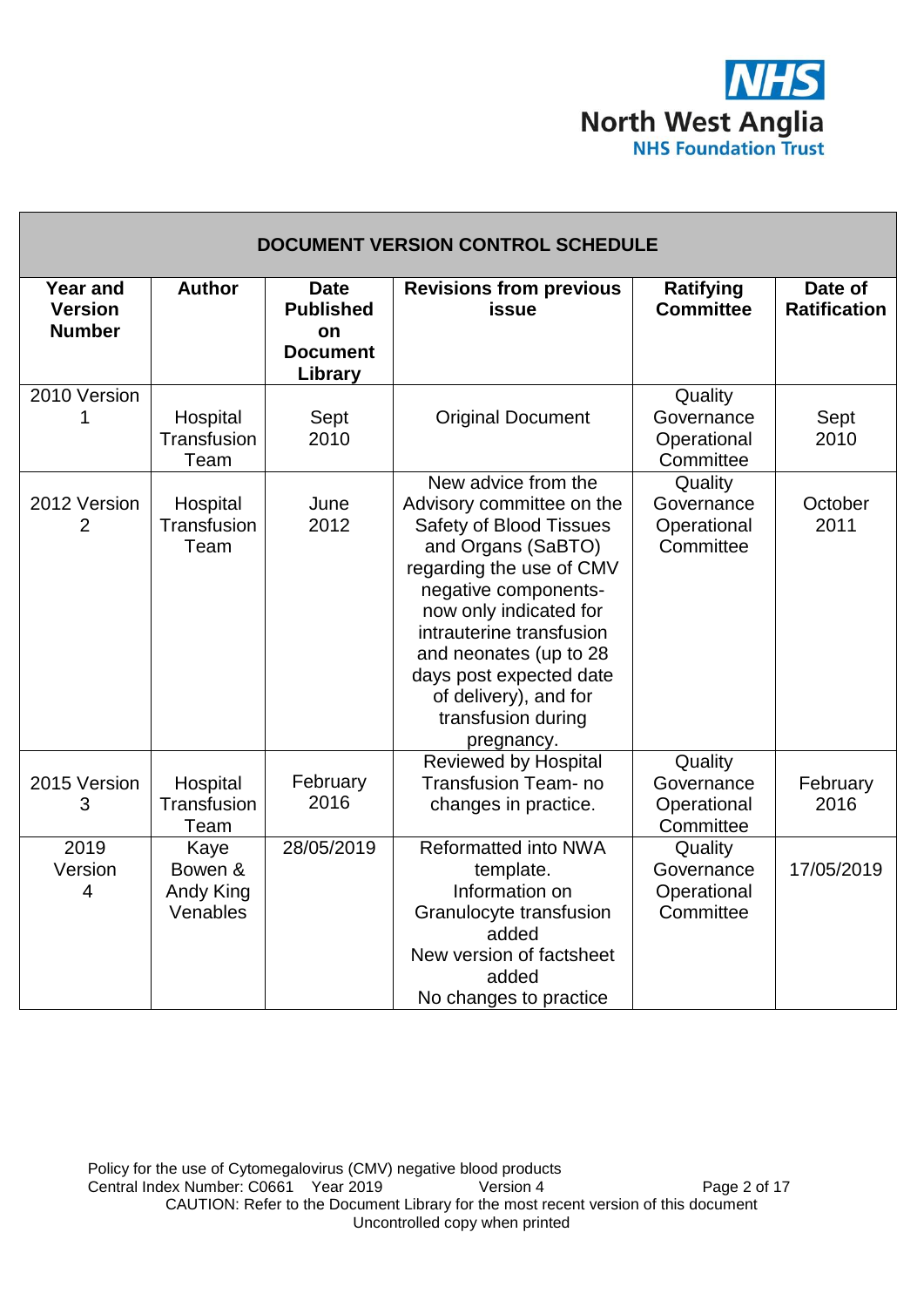

# **Summary of key points in this document:**

- This policy applies to all staff with responsibility for prescribing and administering blood and blood components.
- This policy gives guidance on when and how to request CMV negative blood products.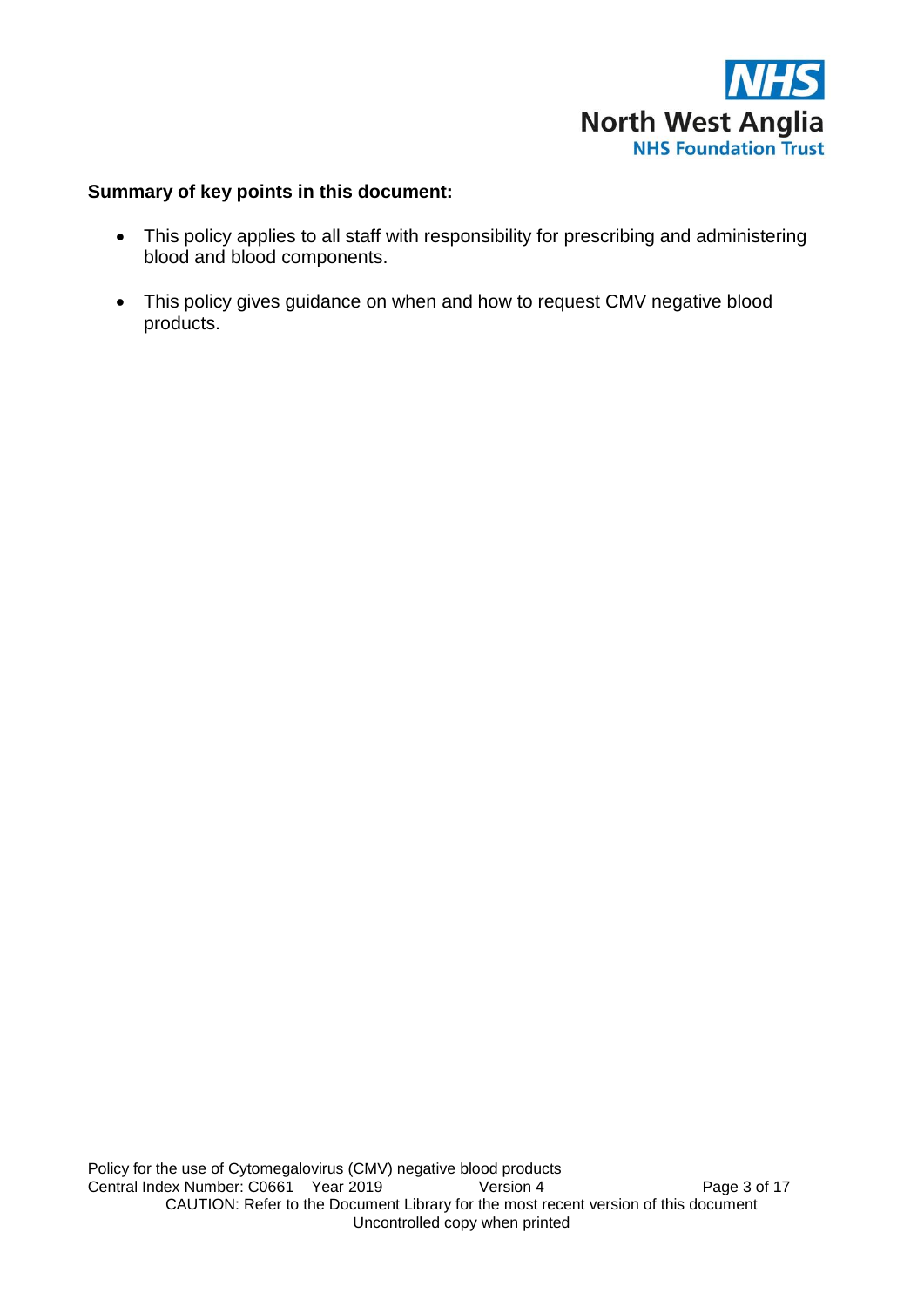

| <b>Contents</b> |                                                         |                       |  |  |
|-----------------|---------------------------------------------------------|-----------------------|--|--|
| <b>Section</b>  |                                                         | Page<br><b>Number</b> |  |  |
| $\mathbf{1}$    | Introduction                                            | 5                     |  |  |
| $\overline{2}$  | Purpose                                                 | 5                     |  |  |
| 3               | Scope                                                   | 5                     |  |  |
| $\overline{4}$  | <b>Duties and Responsibilities</b>                      | 5                     |  |  |
| 5               | <b>Definitions</b>                                      |                       |  |  |
| 6               | Indications for use of CMV negative blood products<br>8 |                       |  |  |
| 7               | How to request CMV negative blood products<br>8         |                       |  |  |
| 8               | Monitoring of compliance<br>8                           |                       |  |  |
| 9               | References                                              | 9                     |  |  |
|                 |                                                         |                       |  |  |
|                 | Appendices:                                             |                       |  |  |
|                 | Appendix A - Compliance monitoring Tool                 | 10                    |  |  |
|                 | Appendix B - NHS Blood and Transplant Factsheet         | 11                    |  |  |
|                 | Appendix C - Equality Monitoring Assessment form        | 15                    |  |  |
|                 | Appendix D - Quality Assurance Checklist                | 16                    |  |  |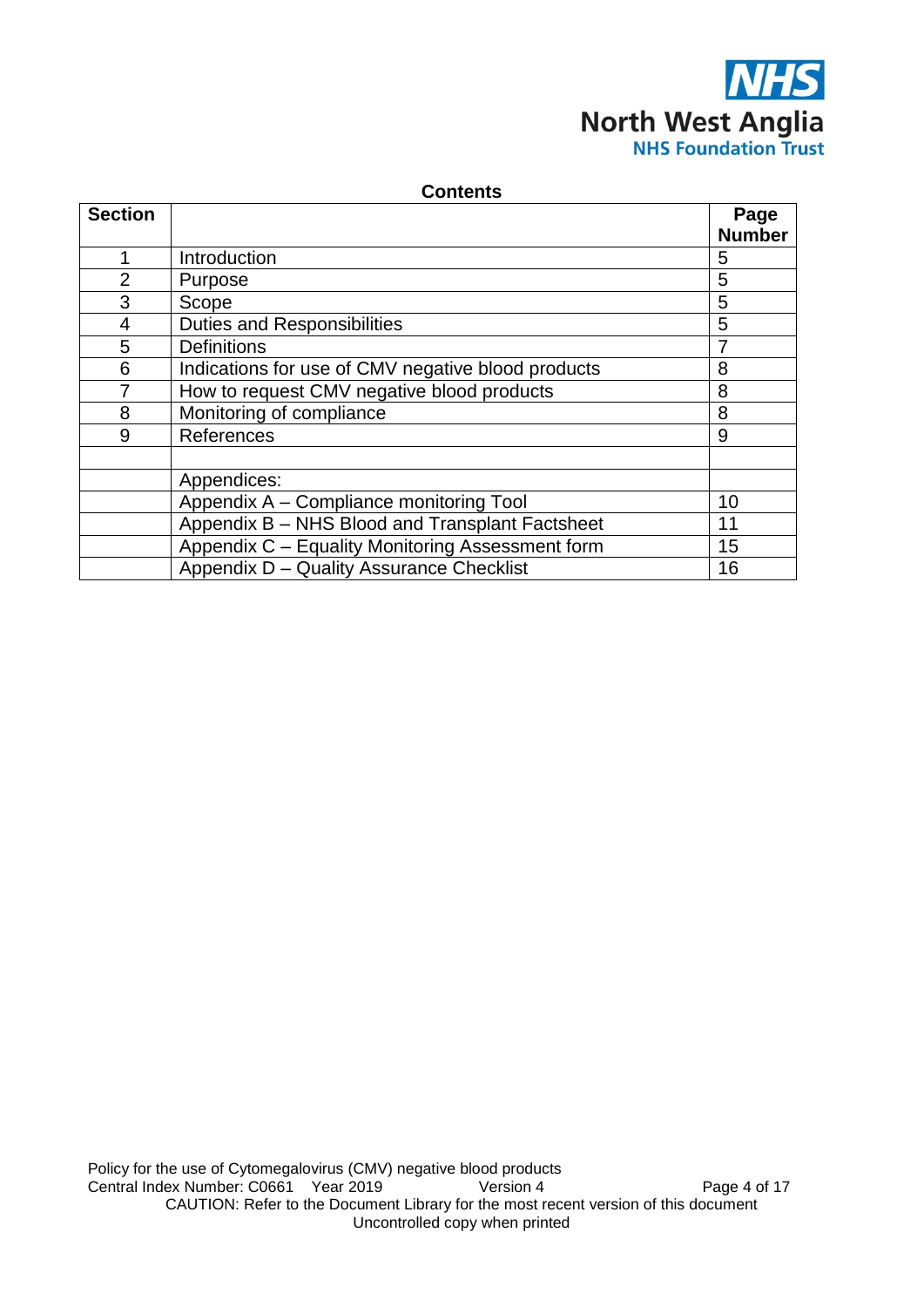

### **1. Introduction**

Cytomegalovirus (CMV) is a member of the herpes virus group, which includes herpes simplex and varicella zoster. These share the ability to remain dormant within the body for long periods. Primary infection is usually asymptomatic but may cause a flu or glandular fever like illness, leading to a lifelong infection.

Infection frequently occurs in childhood and in the UK it is estimated that 50-60% of adults are CMV positive. As CMV is very common, most adults will have been infected earlier in life and will have developed an immune response to the virus in the form of immunoglobulin (Ig) G i.e. they will be CMV IgG positive.

CMV is also transmissible by transfusion through white cells contained in blood components e.g. units of red cells and platelets. of blood. Severe impairment of the immune system by medication or disease may reactivate the virus from its latent state to cause clinical disease which may be fatal. CMV disease is the commonest infection problem in the post-transplant period and the commonest cause of congenital infection, leading to neuro development abnormalities in babies born in the UK.

CMV negative blood components are those that are collected from donors who have been tested and found negative for CMV IgG antibodies. A proportion of donations are screened by the Blood Services for CMV IgG antibodies to provide a 'CMV negative' inventory for red cells and platelets, which are provided to hospitals on request.

All blood products apart from granulocytes are routinely leucocyte depleted which effectively reduces CMV transmission. As fresh frozen plasma (FFP) and cryoprecipitate contain very few cells, they are extremely unlikely to transmit CMV and thus CMV seronegative issues of these products are not manufactured.

### **2. Purpose**

The purpose of this policy is to ensure that CMV negative components are requested for and transfused to patients who require them.

### **3. Scope**

This document applies to all members of staff involved in transfusion, and all patients who are prescribed red cells and/or platelet transfusion.

### **4. Duties and Responsibilities**

It is the responsibility of the prescriber to ensure that the indication for CMV negative components is noted on the prescription chart and the laboratory request form.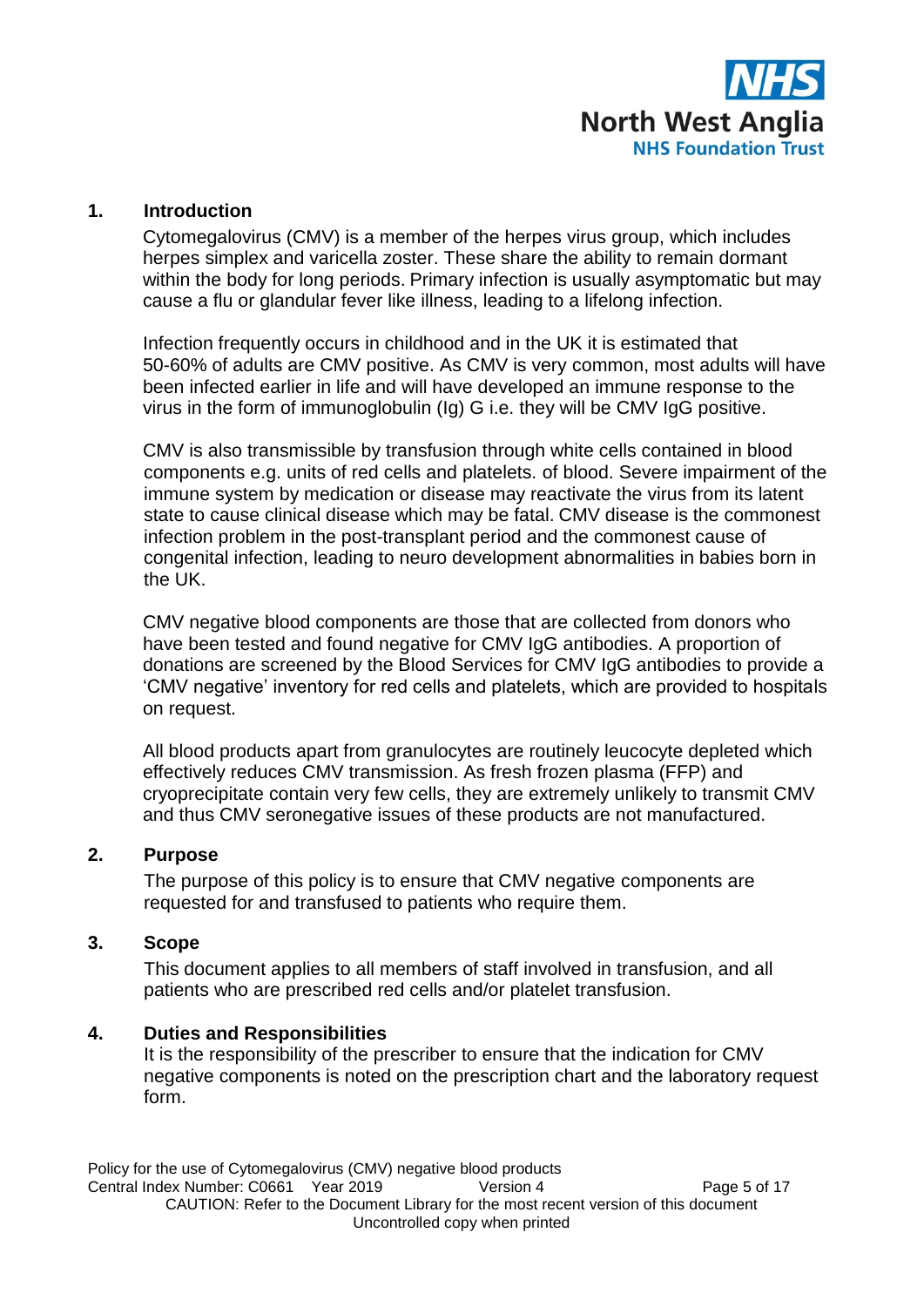

It is the responsibility of the member of staff administering the component to check the component is of the correct specification before administration.

| <b>Role</b>                                                                | <b>Responsibility</b>                                                                                                                                                                                                                                                                                                                                                                                                                                                                                                                                                                        |
|----------------------------------------------------------------------------|----------------------------------------------------------------------------------------------------------------------------------------------------------------------------------------------------------------------------------------------------------------------------------------------------------------------------------------------------------------------------------------------------------------------------------------------------------------------------------------------------------------------------------------------------------------------------------------------|
| Any member<br><b>Staff</b><br>requesting<br><b>Blood</b><br>components     | Must ensure they are aware of which patients may require CMV<br>negative components, and that the request form (whether paper or<br>electronic) clearly states that CMV products are required if applicable                                                                                                                                                                                                                                                                                                                                                                                  |
| <b>Biomedical</b><br><b>Scientists</b><br>working in<br><b>Transfusion</b> | Must ensure that any units requested for neonates and pregnant women<br>include the information that CMV negative units are required.<br>Must ensure that units issued must comply with any request for CMV<br>negative components                                                                                                                                                                                                                                                                                                                                                           |
| <b>Staff</b><br>prescribing<br>blood<br>components                         | Must be aware of the indications for CMV negative blood components,<br>and also ensure this is indicated on the dedicated Blood Component<br><b>Prescription Chart</b>                                                                                                                                                                                                                                                                                                                                                                                                                       |
| <b>Staff</b><br>administering<br>blood<br>components                       | Must check that the unit issued by the transfusion laboratory meets any<br>requirement for CMV negative units on the prescription chart. If the chart<br>has not been completed correctly, or the requirements are not clear,<br>they must check with the prescriber and ask them to amend the chart<br>before proceeding the transfusion.                                                                                                                                                                                                                                                   |
| <b>Transfusion</b><br><b>Practitioners</b>                                 | Regular review of the policy, and making amendments if required.<br>Reviewing new evidence for changes in practice, amending policy, and<br>communicating these changes to the wider clinical teams.<br>Ensuring that the approved document is sent to the compliance leads<br>with evidence of minutes from the approval committee<br>Ensure that the correct version has been uploaded to Document Library.<br>Ensure that information on the document is communicated to staff.<br>Ensure the implementation of the policy is assured as specified in the<br>compliance monitoring table. |
| <b>Hospital</b><br><b>Transfusion</b><br><b>Committee</b>                  | Responsible for review and approval of the policy                                                                                                                                                                                                                                                                                                                                                                                                                                                                                                                                            |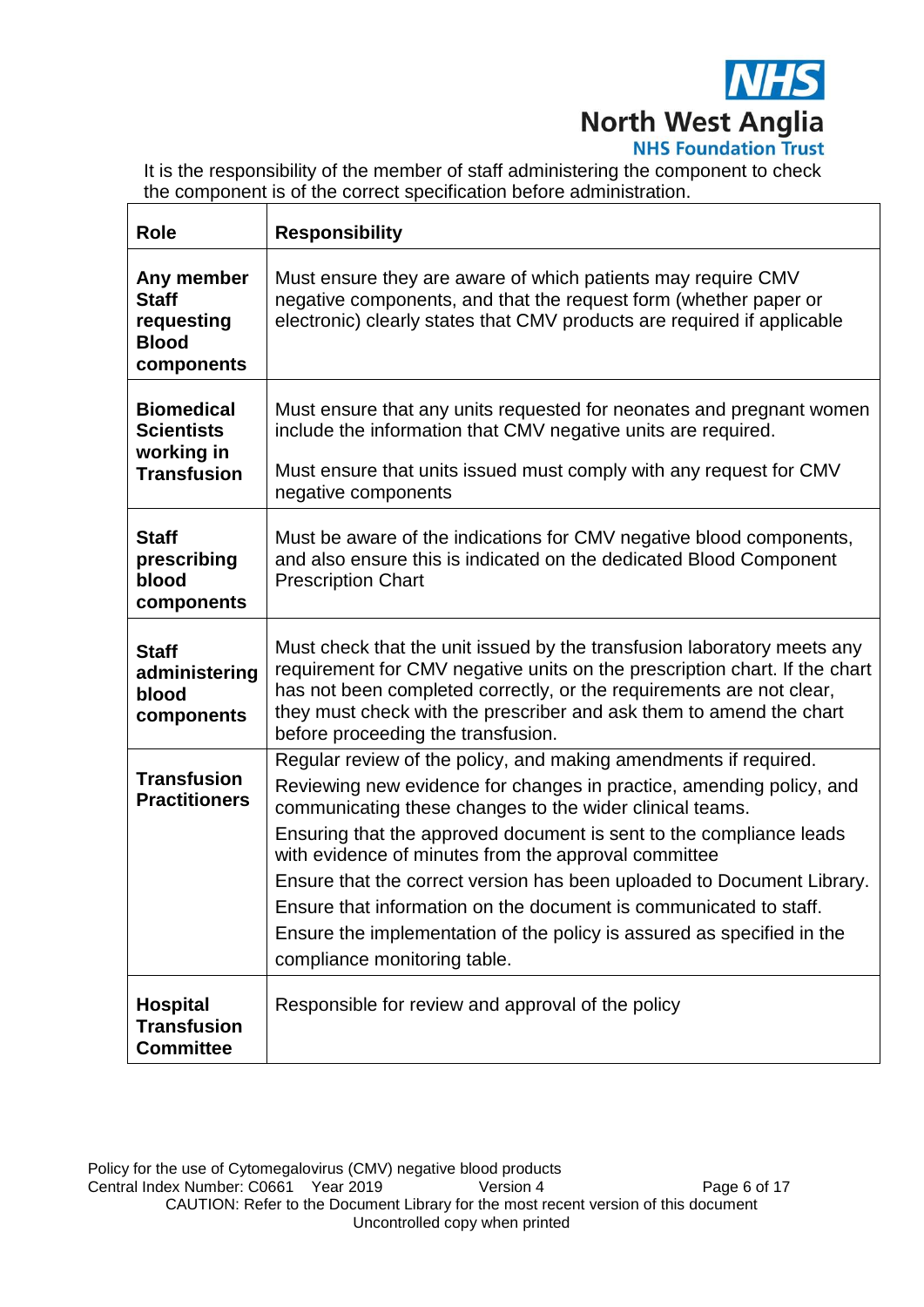

# **5. Definitions Definition of Terms**

- A.1 Cytomegalovirus (CMV) Cytomegalovirus is a common herpes virus that causes asymptomatic infection or a mild glandular fever-like illness in most healthy individuals. Despite an antibody response (seroconversion), the virus persists in blood monocytes and 50–60% of adults in the UK, including blood donors, are lifelong carriers of the virus. It can be transmitted by transfusion of cellular blood components although this may be difficult to distinguish from reactivation of previous infection. CMV can cause severe, sometimes fatal, infection in foetuses, neonates and immunocompromised adults.
- A.2 Leucodepletion- `All blood donations are filtered to remove white blood cells (pre-storage leucodepletion) to leave  $<1\times10^6$  leucocytes in the pack. This was introduced in 1998 as a vCJD risk-reduction measure but also reduces the incidence of febrile transfusion reactions and alloimmunisation to white cell (including HLA) antigens.
- A.3 SaBTO the Advisory Committee for the Safety of Blood Tissues and Organs. SaBTO Advises UK ministers and health departments on the most appropriate ways to ensure the safety of blood, cells, tissues and organs for transfusion/transplantation.
- A.4 SOP -Standard Operational Procedure. This is a set of detailed step by step actions that describes how tasks or activities should be carried out to achieve the highest standards possible and to ensure efficiency, consistency and safety.
- A.5 DATIX Electronic Adverse event and near miss reporting form.
- A.6 SHOT Serious Hazards of Transfusion UK wide haemovigilance reporting system for adverse transfusion events and 'near misses'.
- A.7 SABRE Serious Adverse Blood Reactions and Events. This system allows reporters to electronically submit reports of serious adverse events or serious adverse reactions directly to the Medicines and Healthcare Products Regulatory Agency (MHRA).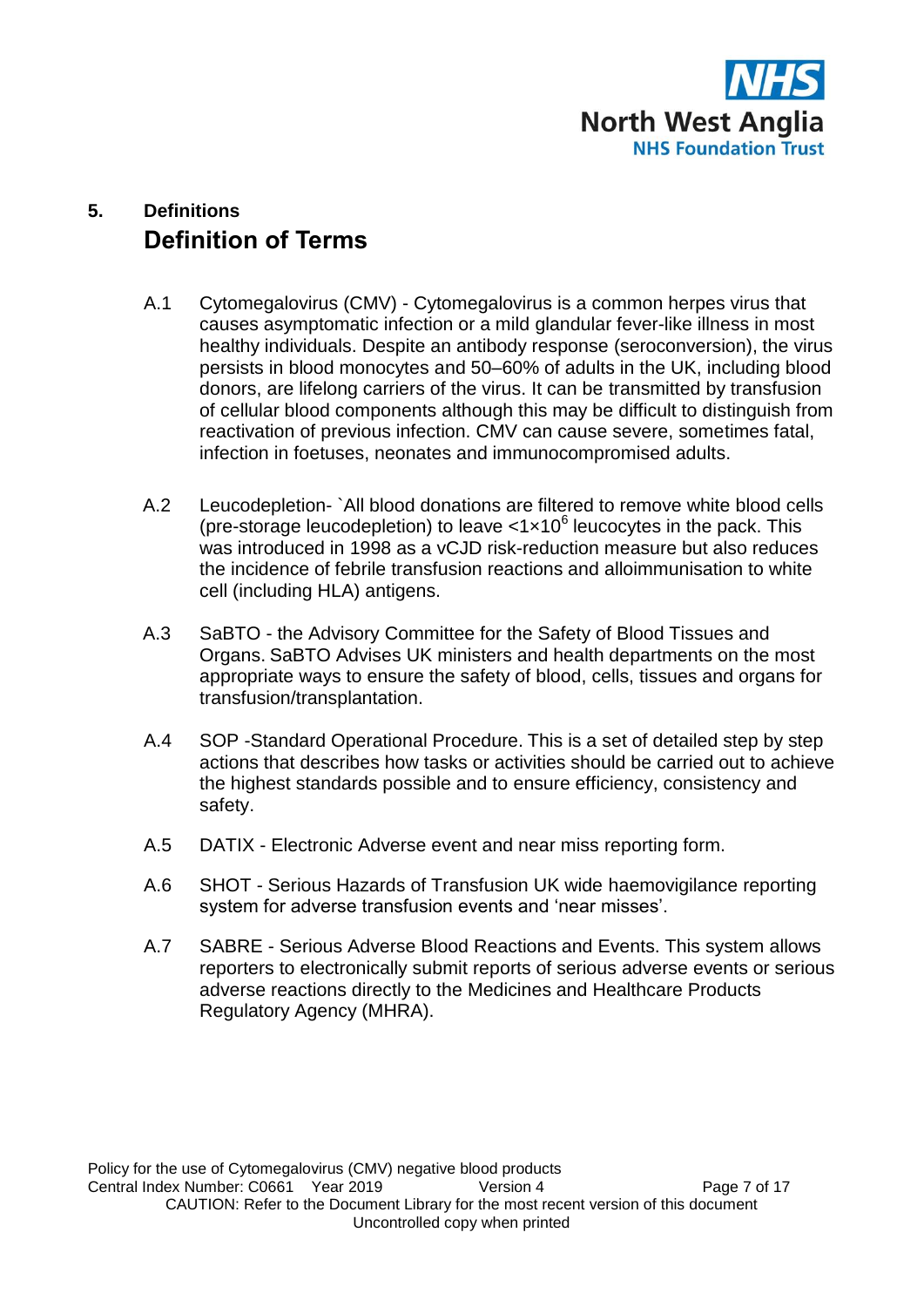

# **6. Indications for use of CMV negative blood products**

CMV negative red cells and platelets should be provided for intrauterine transfusions and neonates (up to 28 days after expected date of delivery)

CMV negative red cells and platelets should be provided, where possible, for pregnant women. In an emergency, such as major haemorrhage, standard leucocyte depleted components should be given to avoid delay.

CMV negative granulocytes should ideally be provided for recipients who are at risk of CMV disease (infants, pregnant women, CMV negative recipients of CMV negative allogeneic bone marrow transplants) as these components cannot be leucocyte depleted. The risk of failure to supply and morbidity / mortality from bacterial or fungal infection would need to be balanced against a risk of subsequent CMV disease. Discussion between an NHSBT consultant and the consultant looking after the patient would be required if there were inadequate supplies to support the issue of CMV negative components to a patient in the above at risk groups.

Standard pre-storage leucodepleted components are suitable for all other transfusion recipients, including haemopoietic stem cell transplant patients, organ transplant patients and immune deficient patients, including those with HIV.

For shared care patients (for example children under shared care with Great Ormond Street hospital), the transfusion lab will honour the request from the referring hospital for CMV negative products

### **7. How to request CMV negative blood products**

If using the ICE requesting system, the requirement for CMV negative blood products should be indicated by clicking the yes button at the 'special requirement' option screen. If using paper requests, the need for CMV negative components must be clearly indicated.

The transfusion laboratory must also be informed by telephone of the requirement for CMV negative blood products.

Once the requirement for CMV negative blood products has been communicated to the Transfusion Laboratory, all further blood products issued will be CMV negative until the Transfusion Laboratory is informed otherwise.

The requirement for CMV negative blood products must be noted in the Special Requirement box on the dedicated Blood and Blood Products prescription and Transfusion Record.

### **8. Monitoring of Compliance**

The transfusion laboratory will maintain responsibility for ensuring CMV negative products are issued when requested appropriately.

Policy for the use of Cytomegalovirus (CMV) negative blood products Central Index Number: C0661 Year 2019 Version 4 Page 8 of 17 CAUTION: Refer to the Document Library for the most recent version of this document Uncontrolled copy when printed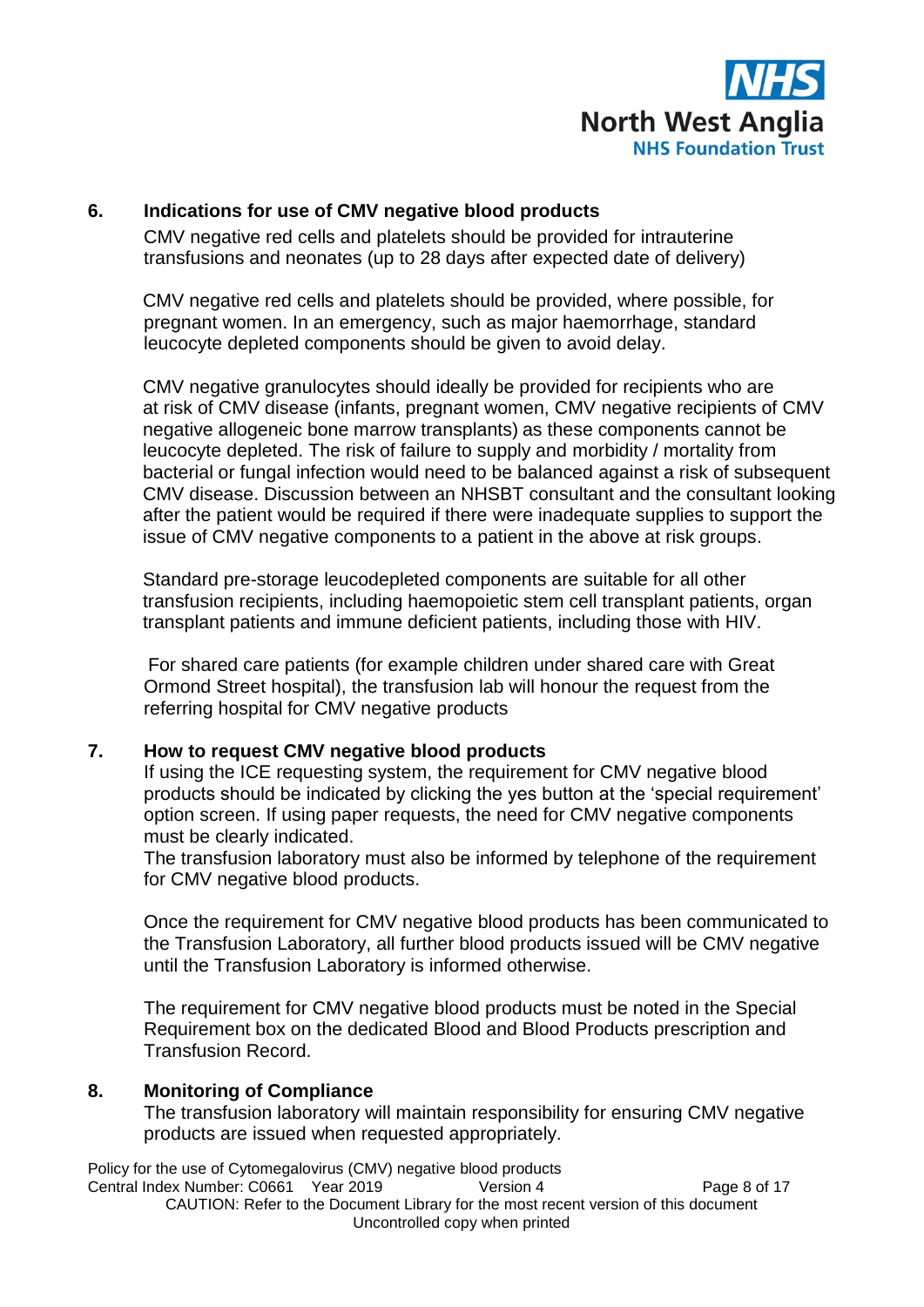

Compliance with the policy will be monitored each time a component is issued, as described in Appendix D. A DATIX will be raised if any non conformances are identified.

If CMV unscreened products are transfused in error to a patient who requires CMV negative components, a report must be made to the Serious Hazards of Transfusion (SHOT) Haemovigilance reporting scheme, as 'Incorrect Blood Component Transfused- Special Requirements not met'

# **9. References**

Department of Health Advisory Committee on Safety of Blood Tissues and Organs (SaBTO) position statement on Cytomegalovirus tested Blood Components. 2012. Available

[http://www.dh.gov.uk/en/Publicationsandstatistics/Publications/PublicationsPolicyAn](http://www.dh.gov.uk/en/Publicationsandstatistics/Publications/PublicationsPolicyAndGuidance/DH_132965) [dGuidance/DH\\_132965](http://www.dh.gov.uk/en/Publicationsandstatistics/Publications/PublicationsPolicyAndGuidance/DH_132965) [Accessed 6 March 2019]

Elebute, M, Massey E et al (2016) Clinical Guidelines for the Use of Granulocyte Transfusion – Information Document INF276/4 Available:

[https://nhsbtdbe.blob.core.windows.net/umbraco-assets-corp/14874/inf2764](https://nhsbtdbe.blob.core.windows.net/umbraco-assets-corp/14874/inf2764-clinical-guidelines-for-the-use-of-granulocyte-transfusions.pdf) [clinical-guidelines-for-the-use-of-granulocyte-transfusions.pdf](https://nhsbtdbe.blob.core.windows.net/umbraco-assets-corp/14874/inf2764-clinical-guidelines-for-the-use-of-granulocyte-transfusions.pdf) [Accessed 6 March 2019]

New, H. V. et al and the British Committee for Standards in Haematology (2016), Guidelines on transfusion for fetuses, neonates and older children. British Journal of Haematology, 175: 784–828.

NHS Blood and Transplant (2018). Cytomegalovirus (CMV) Negative Blood Components- Information for Healthcare Professionals. Version 2. Available:

<https://nhsbtdbe.blob.core.windows.net/umbraco-assets-corp/14652/blc7071.pdf> [Accessed 6 March 2019]

Norfolk D., (Ed) (2013) Handbook of Transfusion Medicine.5th Edition, TSO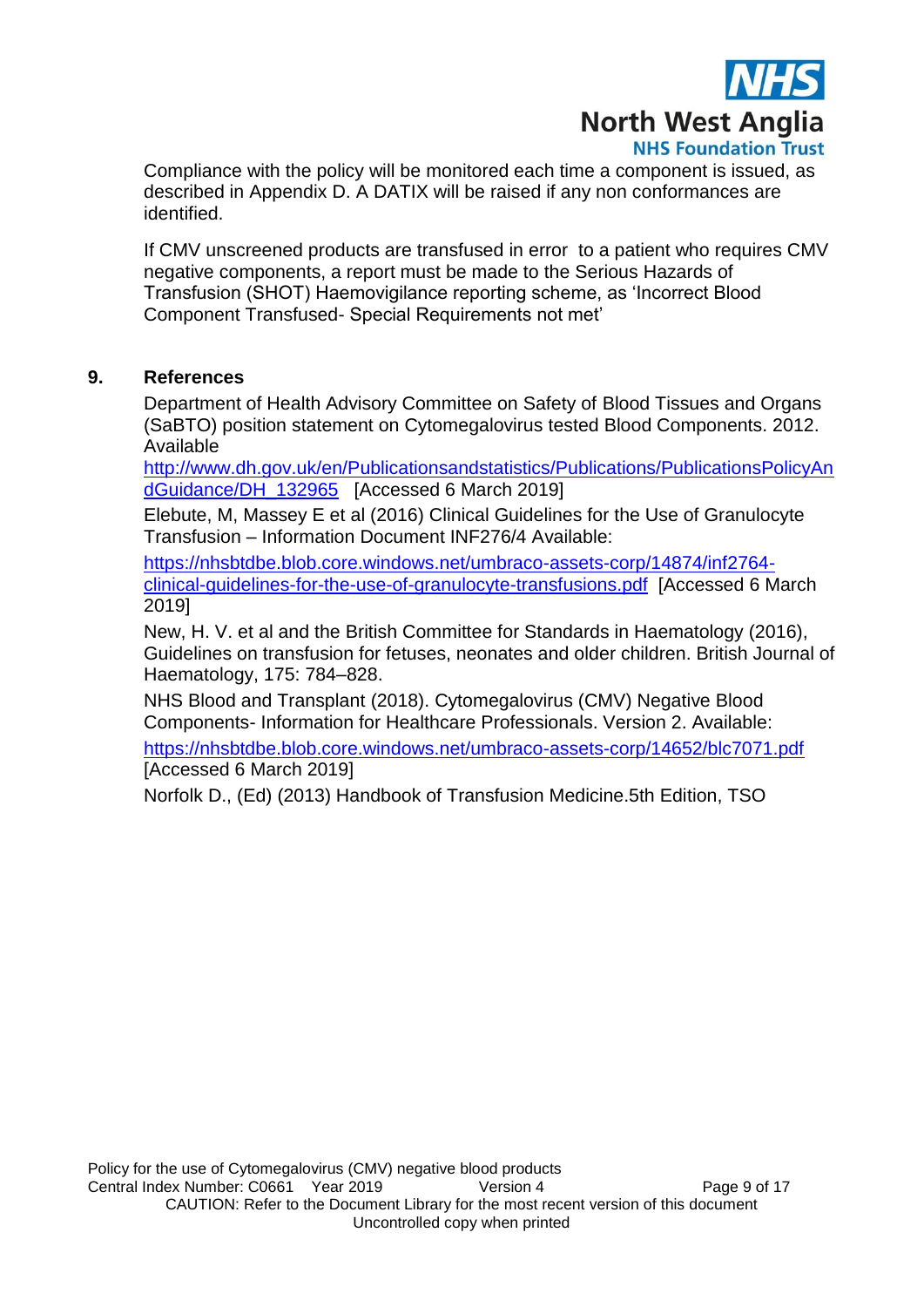

# **Compliance Monitoring Tool Appendix A** Appendix A

| <b>Document</b><br><b>Section</b> |  | <b>Control</b>                                                                                                                    | How often<br><b>Responsible</b><br>Checks to be carried out to confirm<br>the check<br>compliance with the policy<br>for carrying<br>will be<br>out the<br>carried out<br>check               |                                                                       | <b>Results of check</b><br>reported to:<br>(Responsible for<br>also ensuring<br>actions are<br>developed to<br>address any<br>areas of non-<br>compliance) | <b>Frequency</b><br>of reporting                        |                       |
|-----------------------------------|--|-----------------------------------------------------------------------------------------------------------------------------------|-----------------------------------------------------------------------------------------------------------------------------------------------------------------------------------------------|-----------------------------------------------------------------------|------------------------------------------------------------------------------------------------------------------------------------------------------------|---------------------------------------------------------|-----------------------|
|                                   |  | <b>WHAT?</b>                                                                                                                      | HOW?                                                                                                                                                                                          | <b>WHEN?</b>                                                          | WHO?                                                                                                                                                       | <b>WHERE?</b>                                           | <b>WHEN?</b>          |
| 4.2                               |  | Staff administering the<br>component check the<br>component is of the<br>correct specification<br>before administration.          | As part of pre transfusion bedside check                                                                                                                                                      | Each<br>transfusion                                                   | <b>Staff</b><br>performing the<br>bedside check                                                                                                            | DATIX to be raised<br>if non-conformance<br>identified. | On each<br>occurrence |
| 5.1                               |  | CMV negative red cells<br>and platelets should be<br>provided for neonates (up<br>to 28 days after expected<br>date of delivery). | Transfusion Laboratory will check that any<br>requests received for blood components for<br>neonates are for CMV negative<br>Components, and that CMV negative<br>components are issued       | At each<br>request of<br>blood<br>components<br>for neonates          | Transfusion<br>Laboratory<br><b>Biomedical</b><br><b>Scientist</b>                                                                                         | DATIX to be raised<br>if non-conformance<br>identified  | On each<br>occurrence |
| 5.2                               |  | CMV negative red cells<br>and platelets should be<br>provided for pregnant<br>women                                               | Transfusion Laboratory will check that any<br>requests received for blood components for<br>pregnant women are for CMV negative<br>Components, and that CMV negative<br>components are issued | At each<br>request of<br>blood<br>components<br>for pregnant<br>women | Transfusion<br>Laboratory<br><b>Biomedical</b><br><b>Scientist</b>                                                                                         | DATIX to be raised<br>if non-conformance<br>identified  | On each<br>occurrence |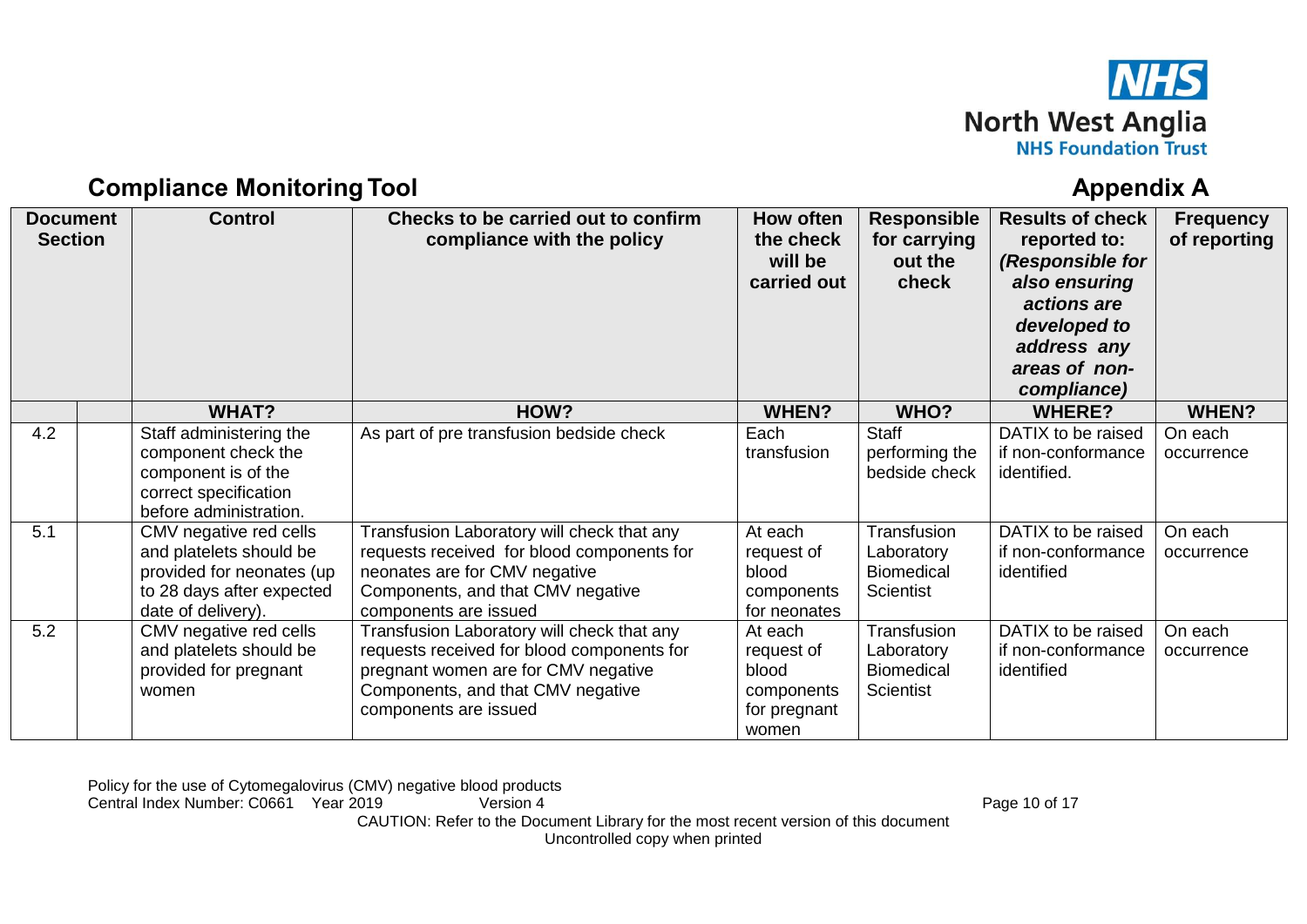

**Blood and Transplant** 

# **NHS Blood and Transplant Factsheet**

# **FACTSHEET Cytomegalovirus (CMV) Negative Blood Components Information for Healthcare Professionals**

#### **What is Cytomegalovirus?**

Cytomegalovirus (CMV) is a type of herpes virus. Primary infection is usually asymptomatic but may cause a flu or glandular fever like illness, leading to a lifelong infection in all age groups. The virus can reactivate from its latent state and it is commonly shed asymptomatically in various bodily<br>secretions, such as nasopharyngeal secretions and urine. More severe disease may occur in individuals with impaired immunity such as foetuses, neonates and patients of any age who have been immuno-suppressed by disease or treatment.

#### How are people exposed to CMV?

Infection frequently occurs in childhood and in the UK it is estimated that



50-60% of adults are CMV positive. As CMV is very common, most adults will have been infected earlier in life and will have developed an immune response to the virus in the form of immunoglobulin (Ig) G i.e. they will be CMV IgG positive.

A person can become infected with CMV in several ways; most commonly via person to person contact, through exposure to body fluids. A mother can infect her unborn baby in utero or her newborn baby via breast feeding. Most disease in immuno-compromised patients occurs through these routes or from reactivation of a previous CMV infection.

Policy for the use of Cytomegalovirus (CMV) negative blood products Central Index Number: C0661 Year 2019 Version 4 Page 11 of 17 CAUTION: Refer to the Document Library for the most recent version of this document Uncontrolled copy when printed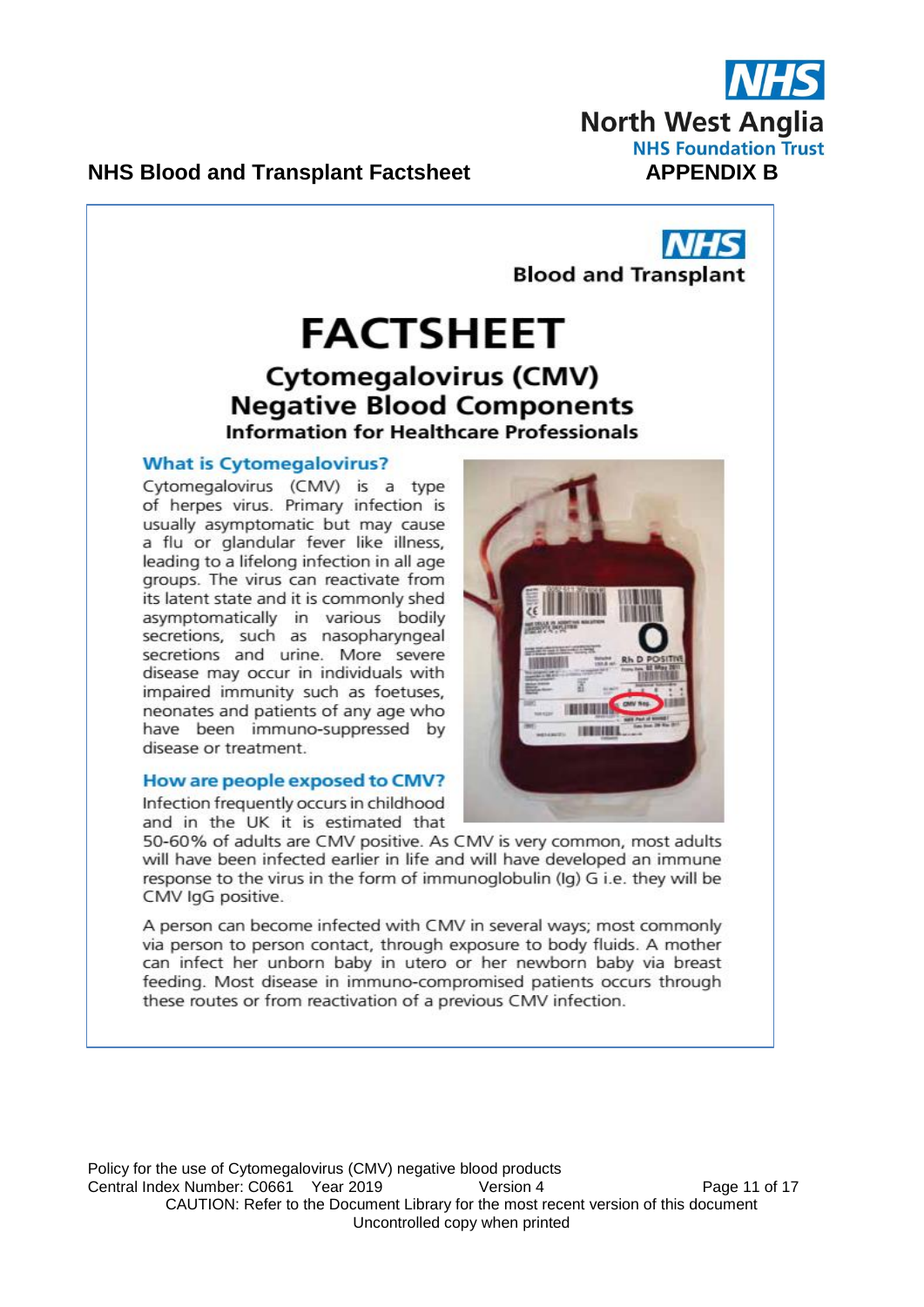

CMV is less commonly transmitted by receiving donated blood or organs from a person who is carrying CMV, or from donors who have acute CMV infection but are CMV IgG negative as they have not vet formed an immune response but have the circulating virus in their blood. Transmission of CMV present in blood components can give rise to primary infection in CMV negative patients or to reinfection in previously infected patients.

# **Why is CMV important?**

CMV can cause a potentially life threatening infection in patients who cannot form an effective immune response. CMV disease is the commonest infection problem in the post-transplant period and the commonest cause of congenital infection, leading to neuro development abnormalities in babies born in the UK.

# There are certain groups at particular risk of severe disease:

# • Foetuses and neonates:

CMV is the most common cause of congenital infection in the developed world, affecting 1-2% of infants worldwide (Luck and Sharland, 2009b) and 0.3-0.4% in the UK (Griffiths et al. 1991). CMV is estimated to cause up to 12% of all sensorineural hearing loss (Peckham et al. 1987) and 10% of cerebral palsy. Primary infection is more likely to cause symptomatic congenital CMV and may increase the risk of spontaneous abortion, stillbirth and foetal hydrops. Ophthalmic complications, including chorioretinitis, cataract and blindness, occur in 10-20% of congenital cases presenting in the neonatal period. Mortality from symptomatic neonatal CMV infection is 10-30% but, much higher if the baby is premature.

# • Immuno-compromised patients:

Immuno-compromised patients who have not been infected with CMV (CMV negative) are also at risk: from transfusion transmitted CMV infection, through person to person contact and stem cell or solid organ transplants. The Advisory Committee on the Safety of Blood, Tissues and Organs (SaBTO) undertook a literature review and risk assessment and identified that randomised studies and systematic reviews demonstrated that leucodepletion (i.e. the blood component is filtered to reduce white cells) is as effective as CMV IgG negative blood components. These patients should receive leucodepleted blood; CMV IgG negative donations are not required. This approach has also been adopted in other developed countries.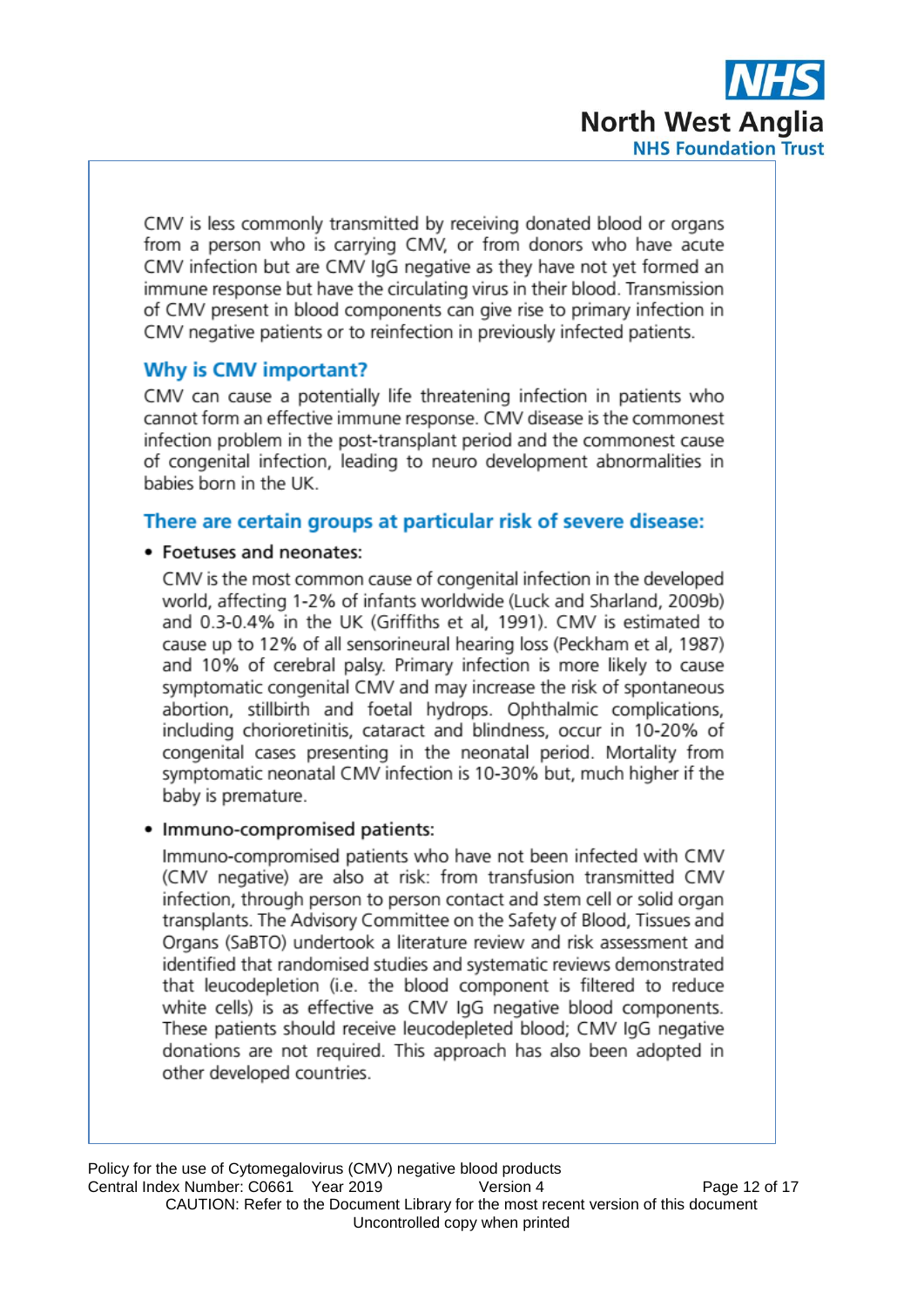

# Who needs to receive CMV IgG negative blood components?

In March 2012, SaBTO released a position statement containing the following indications for the provision of CMV IgG negative blood components:

- Intra-uterine transfusions
- Neonates up to 28 days post expected date of delivery
- Pregnancy:
	- Elective transfusions during pregnancy (not during labour or delivery)
	- If in an emergency situation, it is not possible to provide CMV negative blood components, leucocyte depleted components may be used.

Organ transplant patients do not require CMV IgG negative blood components. CMV IgG negative red cells and platelets may be replaced with leucodepleted blood components for adults and children post haemopoietic stem cell transplantation for all patient groups, including negative donors and recipients.

Individual transplant centres, however, should have a policy of CMV monitoring by PCR for haemopoietic stem cell transplants and some groups of transplant patients. This practice allows early detection of any possible CMV infection (whether transfusion-transmitted, acquired or reactivated). There has been variability of practice with many centres repeatedly monitoring CMV IgG positive recipients for reactivation by PCR, SaBTO suggested that this practice should be extended to CMV IgG negative individuals

# What is a CMV negative blood component?

CMV negative blood components are those that are collected from donors who have been tested and found negative for CMV IgG antibodies. A proportion of donations are screened by the Blood Services for CMV IgG antibodies to provide a 'CMV negative' inventory for red cells and platelets, which are provided to hospitals on request.

Depending on age group, 25-40% of UK blood donors are CMV IgG antibody positive (this is a smaller number than that stated above for 'adults', as the prevalence of CMV IgG positivity increases with age and donor populations are younger than screened adult populations).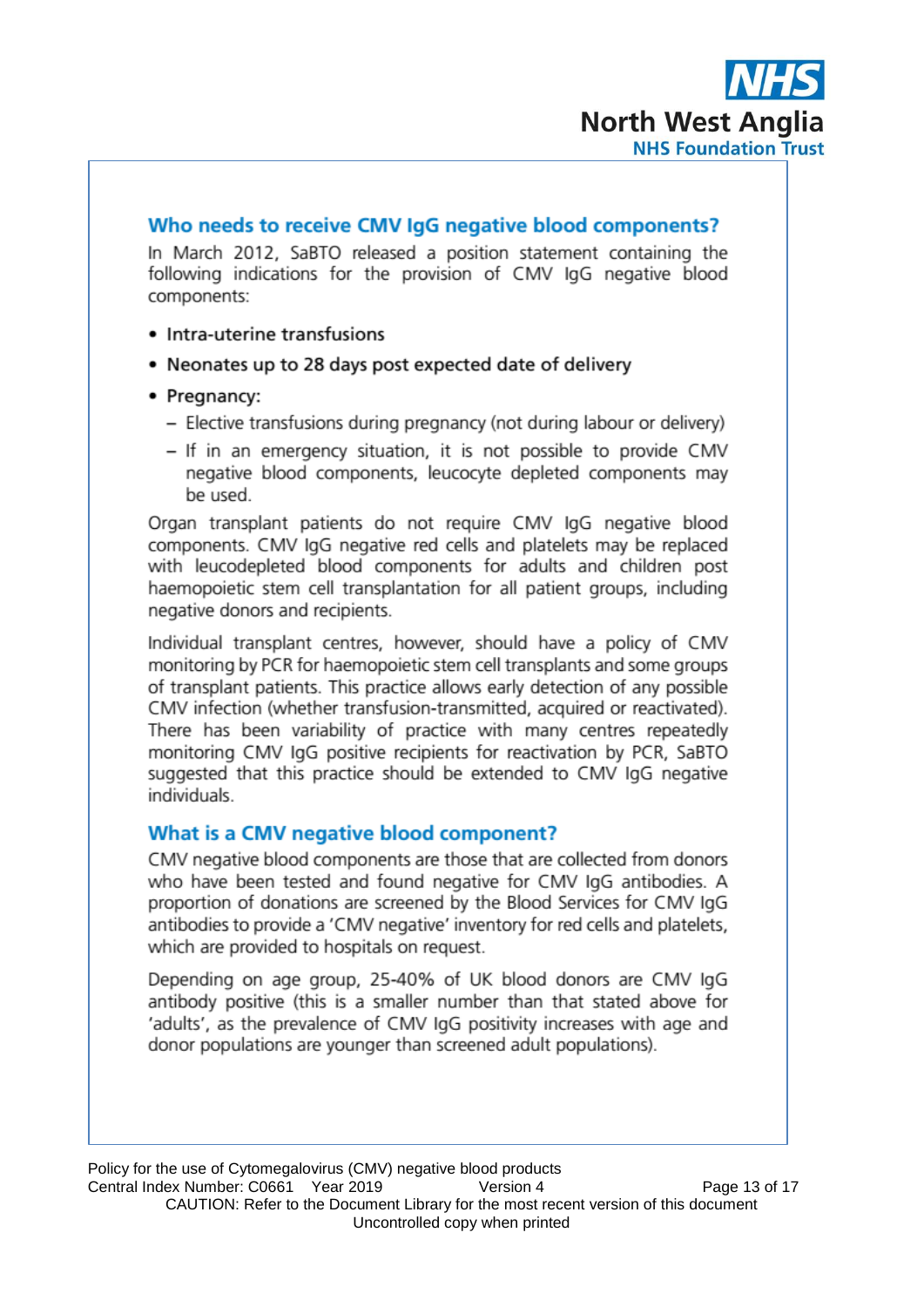

#### How is the risk of CMV transmission through blood components reduced?

The virus can be transmitted through white cells contained in blood components e.g. units of red cells and platelets. In the UK, blood components (except white cell components) are leucocyte-depleted to reduce the transmission risk of variant Creutzfeldt Jakob Disease (vCJD). However, it can not be quaranteed that the risk of transmitting CMV is completely eliminated (Vamvakas, 2005); in the same way that CMV IgG testing is not a guarantee.

Despite the theoretical risk of CMV transmission, fresh frozen plasma (FFP) and other plasma components have not been shown to transmit CMV so the CMV status is not shown on the label for these components.

Granulocyte components should be provided as CMV negative for all CMV negative patients as these components can not be leucocyte depleted. A medical decision may be made to transfuse units which are not CMV tested or which are known to be CMV IgG positive into a CMV negative patient if the urgency to treat a non responsive bacterial or fungal infection outweighs the risks of potentially developing CMV infection at a later stage.

#### For further information contact your Transfusion Practitioner. **Consultant Haematologist or Hospital Transfusion Laboratory**

New, H. V. et al and the British Committee for Standards in Haematology (2016), Guidelines on transfusion for fetuses, neonates and older children. Br J Haematol. 175: 784-828

Advisory Committee on the Safety of Blood, Tissues and Organs (SaBTO) (2012), Cytomegalovirus Tested Blood Components Position Statement, https://www.gov.uk/government/news/provision-of-cytomegalovirus-tested-blood-components-position-statement-published (last accessed May 2018)

Griffiths P.D., et al (1991) Congenital and maternal cytomegalovirus infections in a London population. Br.J.obstet.Gynaecol., 98, 135-140 Luck S. and Sharland M. (2009) Congenital cytomegalovirus: new progress in an old disease. Paediatrics and Child Health. 19, 178-184.

Norfolk D., (Ed) (2013) Handbook of Transfusion Medicine, 5th Edition, TSO

Peckham C. S., et al (1987) Congenital cytomegalovirus infection: a cause of sensorineural hearing loss. Arch.Dis Child., 62, 1233-1237 Varnvakas E.C., (2005) is white blood cell reduction equivalent to antibody screening in preventing transmission of cytomegalovirus by transfusion? A review of the literature and meta-analysis. Transfus.Med.Rev., 19, 181-199

Version 2 May 2018

1819196 BLC707.1

#### **Equality Impact Assessment (EqIA) screening form**

#### **Appendix:C**

Policy for the use of Cytomegalovirus (CMV) negative blood products Central Index Number: C0661 Year 2019 Version 4 Page 14 of 17 CAUTION: Refer to the Document Library for the most recent version of this document Uncontrolled copy when printed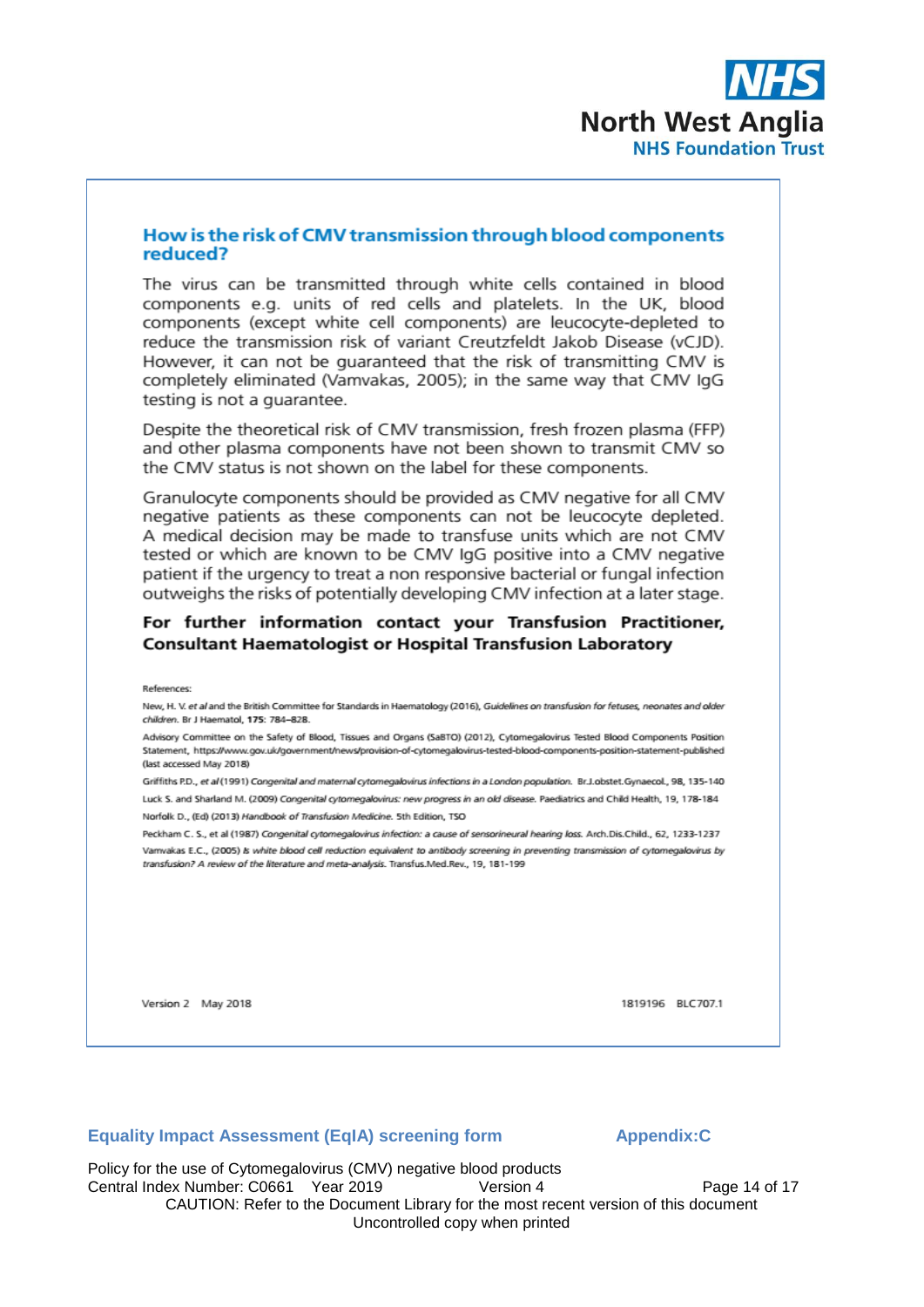

**Policy name & Central Index number:**  Policy for the use of Cytomegalovirus (CMV) negative blood products(C0661) **Name of Principal author or Policy: Kaye Bowen & Andy King Venables Division: Family and Integrated Support Services Division Date: Cambridge Contact Parte:** 

#### **Equality Impact Assessment Stage 1**

Indicate in the table below what kind of impact this policy will have upon the protected groups or how it is likely to influence the Trust's ability to comply with the Public Sector Equality Duty, which is to;

- a) Eliminate discrimination, victimisation, harassment or other unlawful conduct that is prohibited under the Equality Act 2010 and/or;
- b) Advance equality of opportunity between people who share a characteristic and those who do not and/or;
- c) Foster good relations between people who share a relevant protected characteristic and those who do not.

Consider this in the context of the whole policy being updated. The easiest means of approaching this is to consider the following questions;

- **Would the adaptation meet my needs or ensure I had equal opportunities if I had any of the protected characteristics?**
- **Is there anything about the policy that would have a detrimental impact on me if I had one of the protected characteristics?**
- **Does it affect our ability to comply with the Public Sector Equality Duty?**

Please check the appropriate boxes relating to the impact of the policy or adaption:

| Age                               | <b>C</b> Positive | © None          | $\bigcirc$ Negative | ◯ Unknown          |
|-----------------------------------|-------------------|-----------------|---------------------|--------------------|
| <b>Disability</b>                 | <b>C</b> Positive | <b>⊙</b> None   | $\bigcirc$ Negative | <b>C</b> Unknown   |
| <b>Gender Reassignment</b>        | <b>O</b> Positive | <b>⊙</b> None   | $\bigcirc$ Negative | <b>C</b> Unknown   |
| <b>Marriage/Civil Partnership</b> | <b>C</b> Positive | <b>⊙</b> None   | $\bigcirc$ Negative | <b>C</b> Unknown   |
| <b>Pregnancy and Maternity</b>    | <b>■ Positive</b> | $\bigcirc$ None | $\bigcirc$ Negative | <b>Unknown</b>     |
| Race                              | <b>C</b> Positive | <b>⊙</b> None   | $\bigcirc$ Negative | <b>C</b> Unknown   |
| <b>Religion or Belief</b>         | <b>C</b> Positive | <b>⊙</b> None   | $\bigcirc$ Negative | $\bigcirc$ Unknown |
| Sex (Gender)                      | C Positive        | <b>⊙</b> None   | <b>Negative</b>     | <b>Unknown</b>     |
| <b>Sexual Orientation</b>         | <b>C</b> Positive | <b>⊙</b> None   | $\bigcirc$ Negative | <b>Unknown</b>     |

**If any boxes are checked as Negative, please escalate to a stage 2 assessment by emailing [nwangliaft.qualitygovernance@nhs.net](mailto:nwangliaft.qualitygovernance@nhs.net?subject=EQIA%20Stage%202%20Required)**

#### **If any boxes are checked as Unknown, please contact [nwangliaft.edi@nhs.net](mailto:nwangliaft.edi@nhs.net?subject=EQIA%20Unknown%20Impact)**

| <b>Agreement by</b>                                              | <b>Signature</b> | <b>Date</b> |
|------------------------------------------------------------------|------------------|-------------|
| Approving Panel Chair for Stage 1                                | LMendre          | 29/4/19     |
| Ratifying Panel Chair (if required) for Stage 2                  |                  |             |
| Equality, Diversity and Inclusion Lead (if required) for Stage 2 |                  |             |

Policy for the use of Cytomegalovirus (CMV) negative blood products Central Index Number: C0661 Year 2019 Version 4 Page 15 of 17 CAUTION: Refer to the Document Library for the most recent version of this document Uncontrolled copy when printed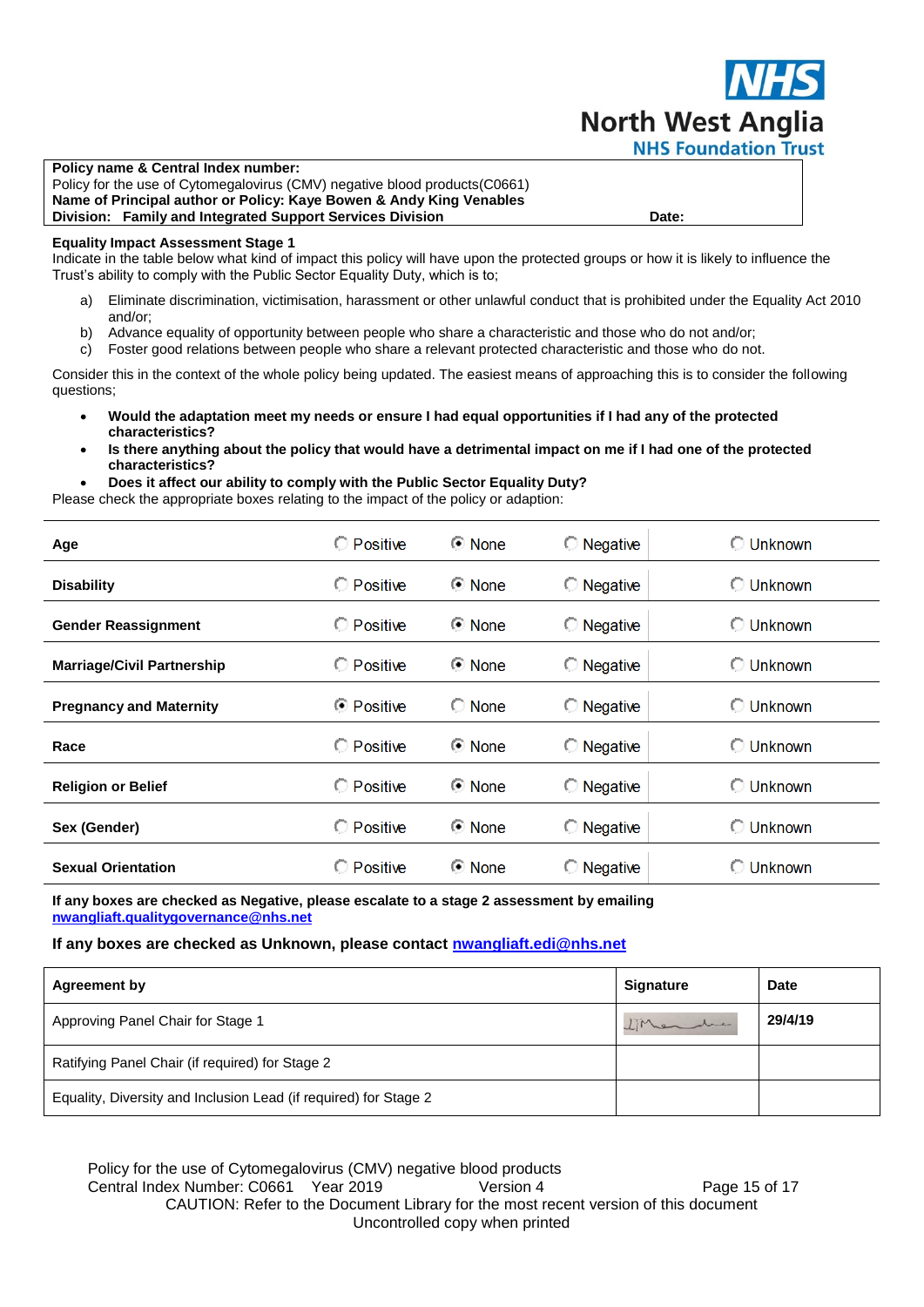**North West Anglia NHS Foundation Trust** 

# **Quality Assurance Checklist - Version Number: 4 <b>Appendix D** Appendix D

|                |                                                                  | Y/N/<br>n/a  | <b>COMMENTS (where</b><br>necessary) |
|----------------|------------------------------------------------------------------|--------------|--------------------------------------|
| 1              | <b>Title of document</b>                                         |              |                                      |
|                | Policy for the use of Cytomegalovirus (CMV)                      |              |                                      |
|                | negative blood products (C0661)                                  |              |                                      |
| $\overline{2}$ | Type of document (e.g. policy, guidance)                         | Policy       |                                      |
|                | Is the title clear and unambiguous?                              | Yes          |                                      |
| $\mathbf{3}$   | <b>Introduction</b>                                              |              |                                      |
|                | Are reasons for the development of the                           | Yes          |                                      |
|                | document clearly stated?                                         |              |                                      |
| 4              | <b>Content</b>                                                   |              |                                      |
|                | Is there a standard front cover?                                 | Yes          |                                      |
|                | Are the key points identified?                                   | Yes          |                                      |
|                | Is the document in the correct format?                           | Yes          |                                      |
|                | Is the purpose of the document clear?                            | Yes          |                                      |
|                | Is the scope clearly stated?                                     | Yes          |                                      |
|                | Are the definitions clearly explained?                           | Yes          |                                      |
|                | Are the roles and responsibilities clearly                       | Yes          |                                      |
|                | explained?                                                       |              |                                      |
| 5              | <b>Evidence Base</b>                                             |              |                                      |
|                |                                                                  |              |                                      |
|                | Is the type of evidence to support the document                  | Yes          |                                      |
|                | explicitly identified?                                           | $\bar{Y}$ es |                                      |
|                | Are key references cited?                                        |              |                                      |
|                | Are associated documents referenced?                             | Yes          |                                      |
| 6              | <b>Approval Route</b>                                            |              |                                      |
|                | Does the document identify which                                 | <b>Yes</b>   |                                      |
| $\overline{7}$ | committee/group will approve it?                                 |              |                                      |
|                | <b>Process to Monitor Compliance and</b><br><b>Effectiveness</b> |              |                                      |
|                | Are there measureable standards or KPIs to                       | Yes          |                                      |
|                | support the monitoring of compliance with the                    |              |                                      |
|                | effectiveness of the document?                                   |              |                                      |
| 8              | <b>Review Date</b>                                               |              |                                      |
|                | Is the review date identified?                                   | Yes          |                                      |
| 9              | <b>Equality and Diversity</b>                                    |              |                                      |
|                | Is a completed Equality Impact Assessment                        | Yes          |                                      |
|                | attached?                                                        |              |                                      |

If answers to any of the above questions is 'no', then this document is not ready for endorsement, it needs further review.

Policy for the use of Cytomegalovirus (CMV) negative blood products<br>Central Index Number: C0661 Year 2019 Version 4 Central Index Number: C0661 Year 2019 Version 4 Page 16 of 17 CAUTION: Refer to the Document Library for the most recent version of this document Uncontrolled copy when printed